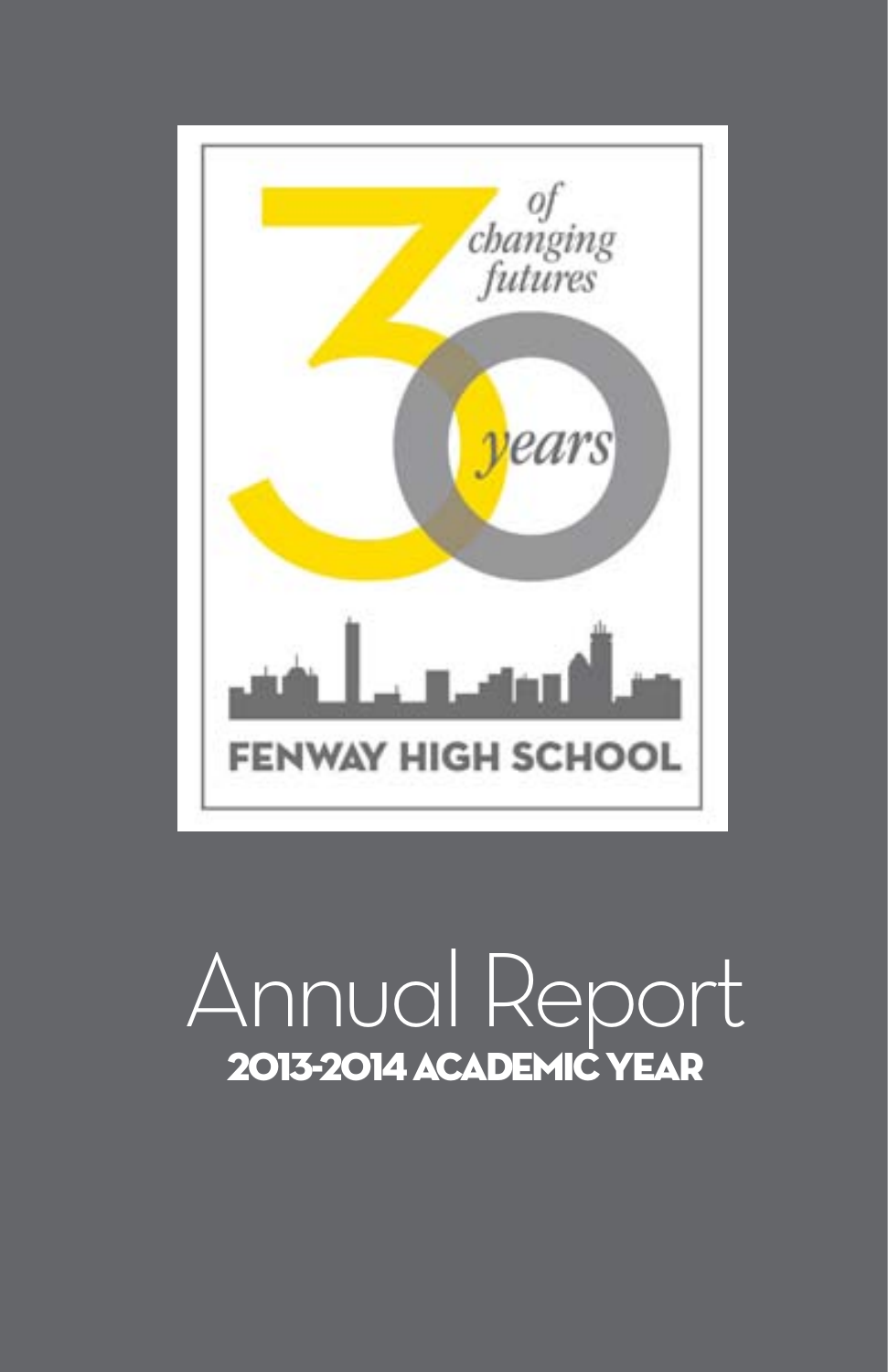#### A note from our Head of School and Board of Trustees

This 30th Anniversary Annual Report is dedicated to the many friends who have enriched our community over the years. When we reflect on Fenway's growth from a small program in 1983 to today, it is you, our friends, who have provided constancy of support and encouragement.

Building relationships has been an integral part of the school's culture in the classroom and beyond. The nurturing and development of relationships with individual supporters, community partners and foundations have shaped who we are. Our friends have been varied and loyal. In the beginning, Fenway students cut through Boston Children's Hospital on their way to and from school. Rudman Ham, Vice President of Operations at Boston's Children's Hospital at the time, wanted to learn who they were and what Fenway was all about. Rud became Fenway's first co-chair of the Board and has remained a steadfast friend ever since. As Fenway's program developed, other partners helped to shape Fenway's curriculum and pedagogy. Friends such as the late Vito Perrone, Rud's co-chair and progressive educator, worked on teacher development; Facing History and Ourselves collaborated in developing a social justice curriculum for which Fenway is well known; and the Coalition of Essential Schools guided the shape of Fenway's pedagogy.

In the early 1990's, as Fenway became more established, Fenway began to raise funds from foundations and individuals. These new friends gave Fenway the gift to dream and the ability to seize opportunities. Fenway's vision for its students expanded as we began using the city as a classroom during Project Week and reaching out to local businesses and organizations for senior internships. Fenway became part of the national middle college high school movement becoming embedded in the Bunker Hill Community College campus.

Mayor Menino was an early friend to Fenway as he, the superintendent of schools, and the Boston Teachers' Union worked with Fenway to develop the pilot school model, giving Fenway and other pilot schools flexibility and autonomy over key decision areas enabling us to be innovative.

Since 1998, Fenway's Ipswich Street location has provided an anchor where growth and maturity could take hold, and more relationships have flourished. The Museum of Science Eye Opener Program for Crossroads 10th graders developed; affiliations with the Harvard Graduate School of Education and the Tufts Urban Teacher Training Collaborative put student teachers in Fenway's classrooms; dual enrollment classes with Emmanuel College, followed by

Wentworth Institute of Technology and Fisher College opened college classrooms to students; Blue Cross Blue Shield employees mentored students in the junior Ventures program; Dana Farber Cancer Institute hosted seniors for internships; and many more.

Much of our 30th year was spent securing and planning for our new location. Many of our friends and partners, including parents, donors, community partners, and students successfully worked with the city and the school department to create a new home which will give us independence and control of our learning environment.

Our 30th year marked a time for us to bring together old friends and welcome new ones. This wide network of friends, who support public education and believe in the right of every student to a high quality education, have given back in extraordinary ways. We called our celebration 30 Years of Changing Futures and it is you, all of our friends, old and new, that have created brighter futures for Fenway's students.

With deep gratitude and appreciation,

Seggy D. Kemp

Peggy Kemp Bob Ross

sthe Engler

Dottie Engler Sally Dias

Bally L. Dias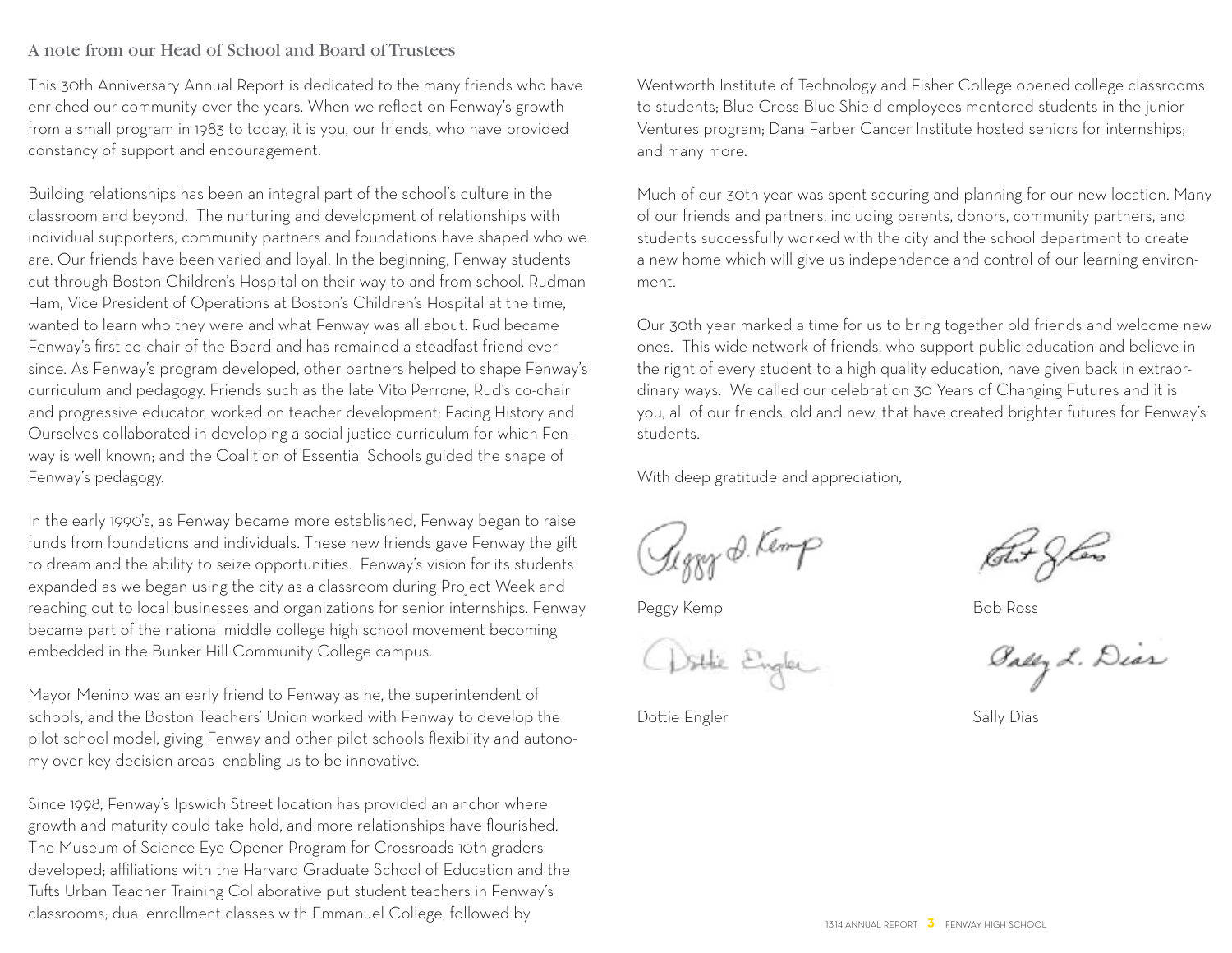# *Celebrating 30 Years*

Fenway has come a long way since it was founded in 1983 as an alternative education program for "disengaged students," occupying the top floor of English High School. Our curriculum still integrates the founding principles of making students feel safe, ensuring they have close relationships with their teachers, and keeping the curriculum up-to-date and relevant, and our students are excelling and thriving like never before. College matriculation rates are at an all-time high, and current students have the option of taking courses at nearby colleges and universities for high school and college credit. In the fall of 2015, we will have our very own building for the first time in school history.

On the following pages, we share with you some of the exciting ways we commemorated our thirtieth year. In addition, we will profile two of our alumni who, after being inspired by their Fenway experience, have chosen to give back by working to educate today's youth.



Founding Head of School Larry Myatt, Athletic Director Julio Avila, and Associate Head of School Kevin Brill.

### *Reunion 2014*

On May 22, 2014, 85 Fenway alumni, friends, and former and current faculty members gathered at Dorchester's Phillips Banquets for a reunion and celebration of Fenway's 30th anniversary. Alumni from all classes were invited, and those attending the reunion enjoyed food and drink while mingling and catching up. Guests also heard from speakers including Fenway founder Larry Myatt, current Head of School Peggy Kemp, and Associate Head of School Kevin Brill.

The reunion marked the beginning of an effort to spur alumni engagement with Fenway. Special thanks to the John H. and H. Naomi Tomfohrde Foundation for their support in making the reunion possible!

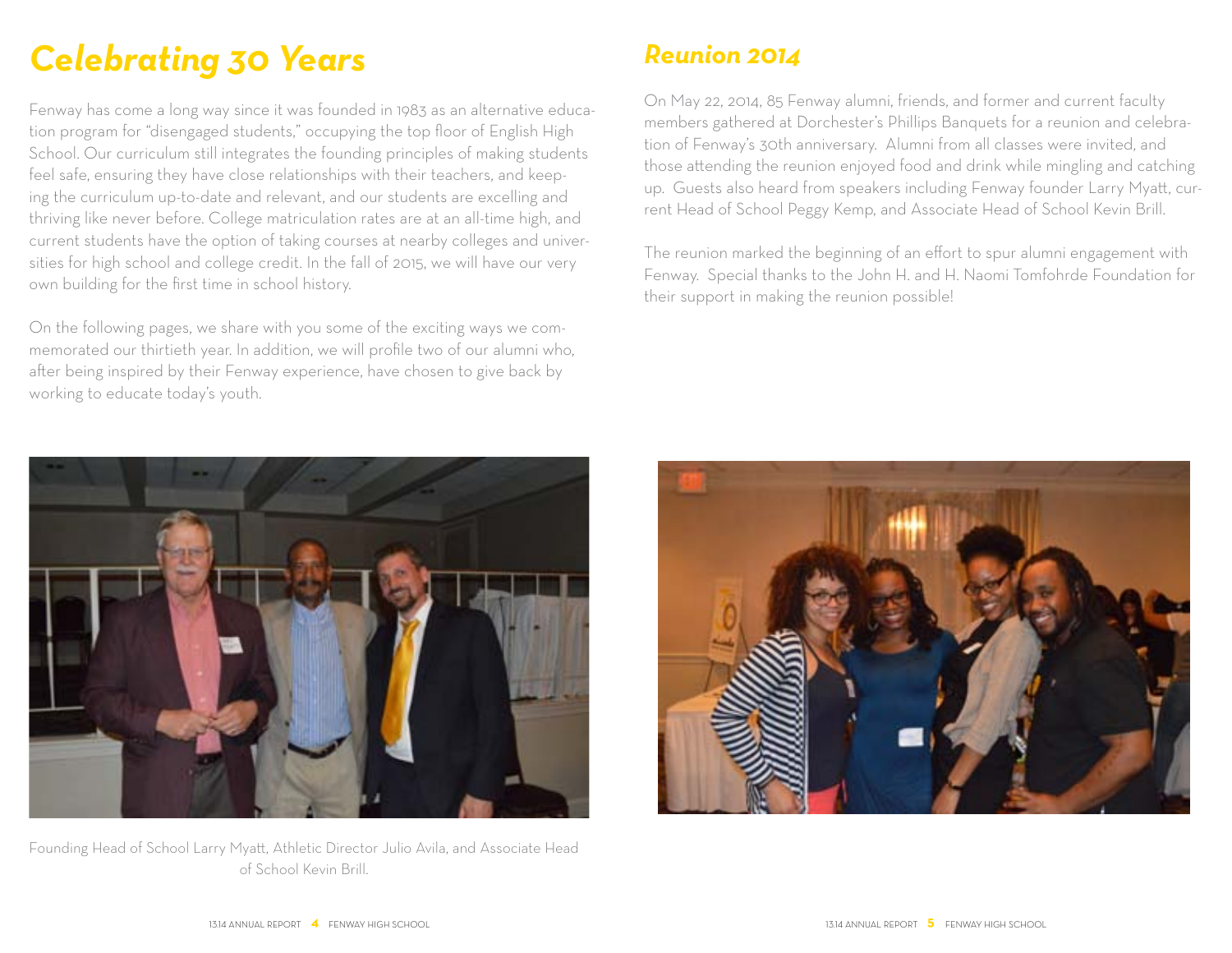### *Changing Futures: Celebrating Fenway*

On September 25, 2013, Fenway supporters old and new gathered at Island Creek Oyster Bar for a fundraising event as a part of the yearlong celebration of our 30th Anniversary. The event brought friends of Fenway together for a night of celebration and fun!

The program included remarks from Peggy Kemp, Head of School, and Antoinetta Kelley, Class of 2007. Both



Antoinetta Kelley '07

of them talked about Fenway's focus on giving students important opportunities to broaden their ideas of what they can become. "I had so much support from my Fenway teachers. And at some point I started to realize that I had potential and that maybe my world wasn't going to be so small or harsh or limited after all," Kelley told the crowd. She graduated from Smith College in 2011 and has gone on to pursue a master's degree at the Harvard Graduate School of Education.



Rudman Ham, Fenway's first Board Chair, with Carol Lazarus and Judie Ham

Words from board member and Development Committee chair Dick Belin reinforced the important role that private funds play in Fenway's ability to level the educational playing field for its students. Board member Betsy Van Dorn and longtime Fenway Fan John Brodeur then led "Bidding for the Future," a paddle raise that allowed attendees to support specific initiatives at Fenway. The event raised funds for expanded college advising services, after school academic mentoring, and textbooks for dual enrollment classes at Emmanuel College.

This gathering was an exciting way to celebrate 30 years of making a difference in the lives of Boston students. Special thanks to Island Creek Oyster Bar and to all the committee members who made the event a success!

### **Event Chairs**

Barbara Beal Lora Farkas Annie Hurd

### **Event Commi!ee**

Kristen Balderston Mari Badger Elizabeth Bartle Barbara Beal Martha Bedell Dick Belin Pegeen Doran Lora Farkas Carolyn Fine Friedman Lynne Gaynor Leslee Greene Barbara Guilfoile Annie Hurd Anna Rehnquist Loring Stevens **Ed Swift** Martha Wagner

### **Host Commi!ee**

Heather & Bryan Adams Mary Lee & Peter Aldrich John Argos & Bob Ross ARS Services Michelle & Bob Atchinson Ann Beach & Peter McManus Barbara & George Beal Martha Bedell & David Dryer Jeffrey Black Kay Calvert

Abby & Peter Coffin Ann Marie & Richard Connolly John Cormier & Jim Bonanno Andy Coville & John Brodeur Dottie & Bob Engler Katharine & John Esty Raquel Leder & Benjamin Esty Elizabeth & Dan Esty Lora & Chuck Farkas Sara & Anthony Fiotto Shanti Fry Lynne & Robert Gaynor Leslee & Randy Greene Katherine Gross & Peter Thorne Barbara Guilfoile & Bernard Lebow Annie Hurd Peggy Kemp Carol Lazarus & Paul Donovan Anne Levine & Howard Smith Jill & Fred Lovejoy Linda Nathan Marianne & Ken Novack Rosanne O'Brien & Dick Belin Kathy & George Putnam Anna & Jim Rehnquist Lee & Russ Robb Joanna & Hal Scott Leah & Andy Silipo Monica & Alan Steinert Sally & Ed Swift Betsy & Walter Van Dorn Kathleen & Ralph Verni Martha & Richard Wagner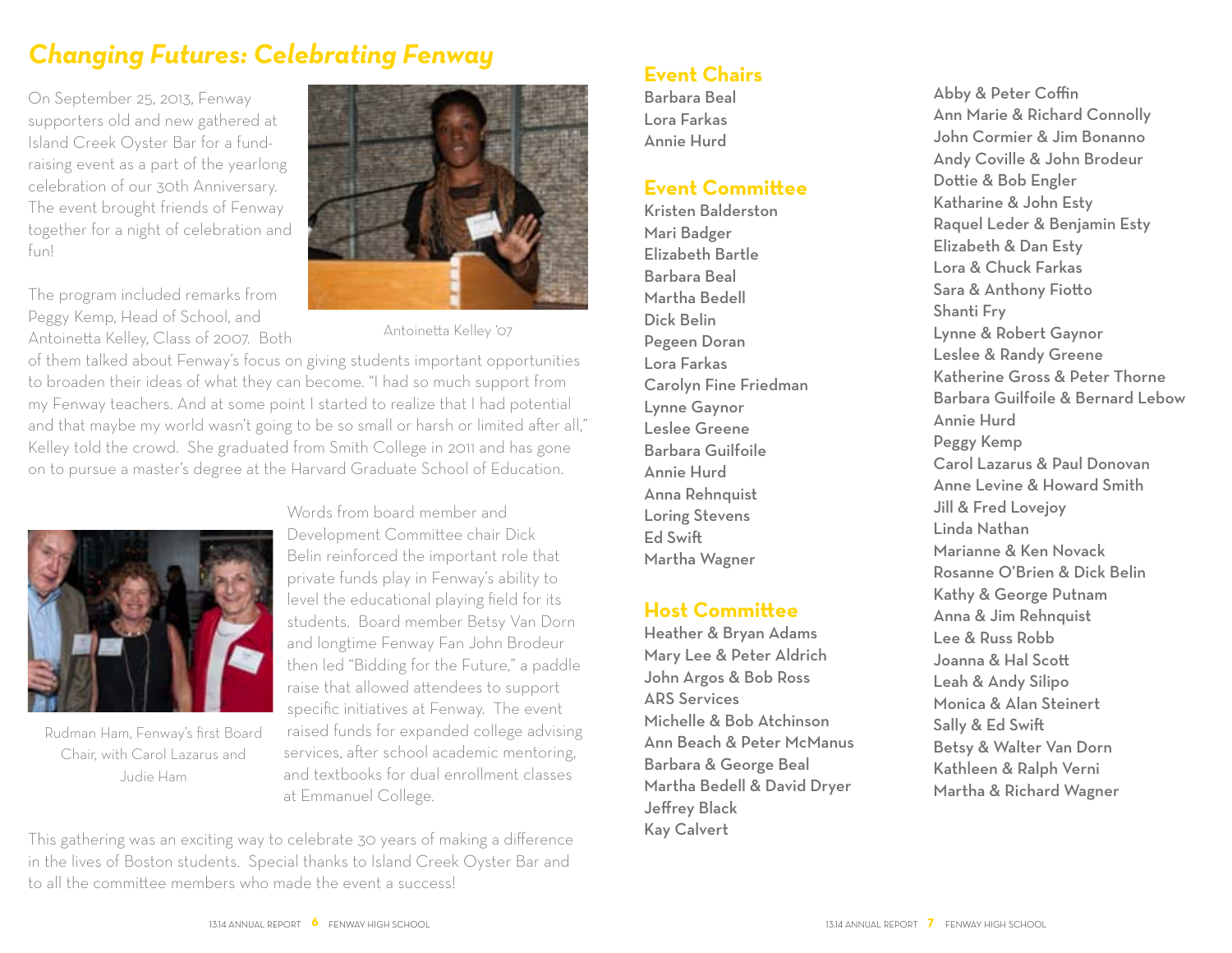## Class of 2014

### **FENWAY SENIORS GRADUATING**

**77** *Seniors in class*

**100%** *Senior graduation rate*

#### **FOUR-YEAR GRADUATION RATE**

*2013*

**96%** *Fenway HS*

- **85%** *Massachuse!s Public Schools*
- *2014 Data not yet available*

### **COLLEGE ADMISSIONS**

- **74** *Graduates going to college*
- **3** *Graduates a!ending Foundation Year*
- **100%***Matriculation rate*
- **68%** *Going to 4-year colleges*
- **28%** *Going to 2-year colleges*
- **4%** *Going to Foundation Year*

### **MATRICULATION**

*Bates College Benjamin Franklin Institute of Technology (2) Boston University (2) Brandeis University Bridgewater State University (2) Bunker Hill Community College (4) Clark University College of the Holy Cross Curry College Dean College Fitchburg State University (5) Lasell College Lesley University Massachuse!s Bay Community College (4) Massachuse!s College of Liberal Arts (4) Massachuse!s College of Pharmacy and Health Sciences Morehouse College Mount Holyoke College Newbury College Northeastern University Foundation Year (3) Pine Manor College (9) Quincy College (9) Rivier College Roxbury Community College Salem State University (2) Smith College (2) Tu"s University University of Massachuse!s Boston (9) University of Massachuse!s Dartmouth University of New Hampshire Wentworth Institute of Technology (3)*

## **Demographics**

### **STUDENT DEMOGRAPHICS**

|                 | 327 Total # of students         |
|-----------------|---------------------------------|
| <b>47%</b> Male |                                 |
|                 | 53% Female                      |
| 4% Asian        |                                 |
|                 | 41% Black                       |
|                 | <b>46%</b> Latino               |
|                 | 6% White                        |
|                 | <b>3%</b> Native American/Other |

### **75%** *At or below the poverty line (reported)*

### **19%**

*Have documented learning disabilities*

### **40%**

*Come from homes where English is not the primary language*

### **STAFF DEMOGRAPHICS**

|                 | <b>46</b> Total # of staff and facutly |
|-----------------|----------------------------------------|
| <b>33%</b> Male | 67% Female                             |
|                 | 7% Asian/Native American/<br>$O$ ther  |
|                 | $28%$ Black                            |
|                 | 11% Latino                             |
|                 | 54% White                              |

**24** *Teaching Staff (full- and part-time)*

**2.5** *Student Support Counselors*

**13:1** *Student-teacher ratio*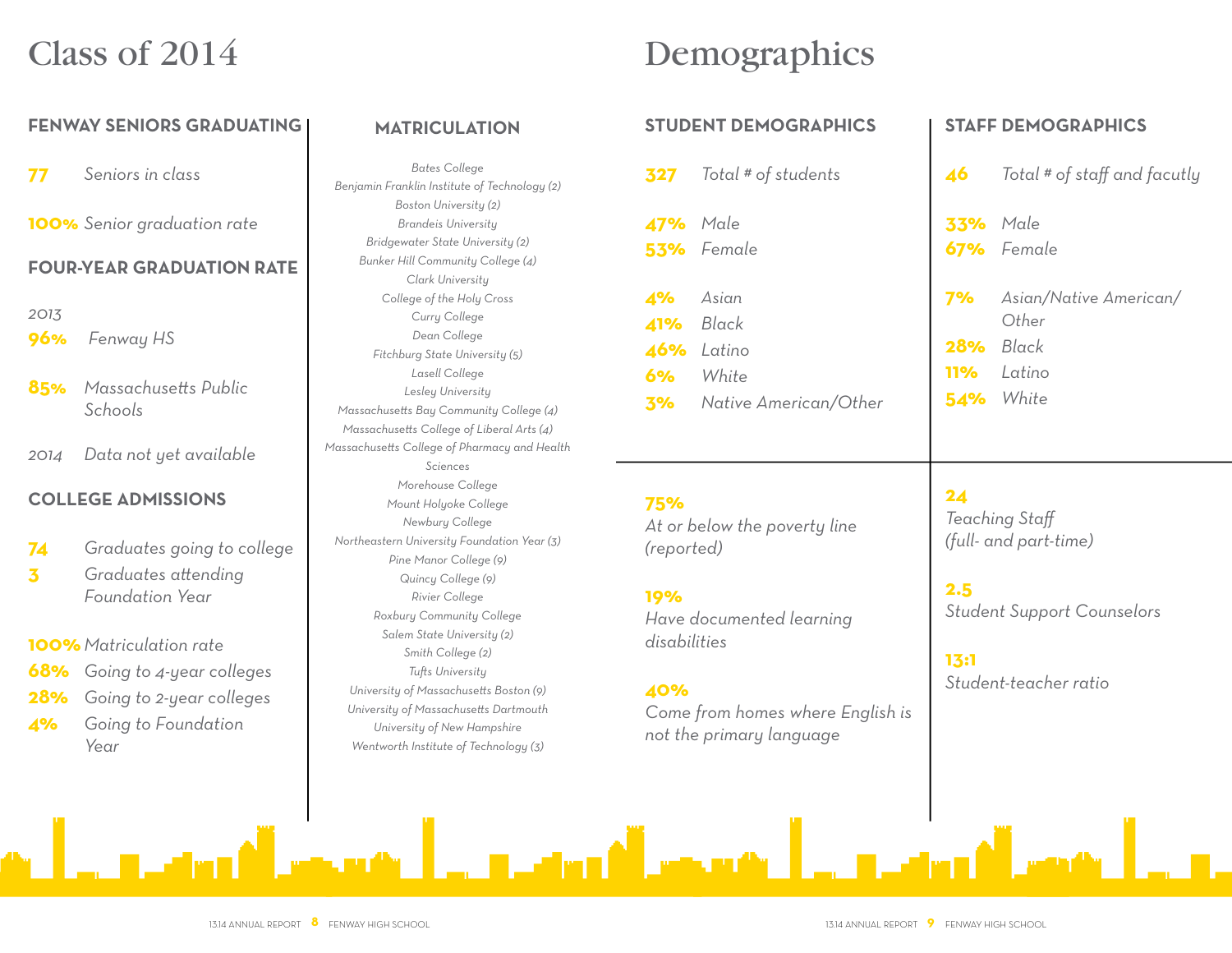## Sophomore MCAS DATA Spring 2014

|                              | ELA                     | Math                 | Science             |
|------------------------------|-------------------------|----------------------|---------------------|
| Fenway High School           | <b>90%</b>              | 80%                  | <b>59%</b>          |
|                              | $10%$                   | 16%                  | 38%                 |
|                              | -                       | $4^{\%}$             | 5 <sup>%</sup>      |
| <b>Boston Public Schools</b> | 76%                     | 64%                  | $47^{\%}$           |
|                              | 18%                     | $24^{\%}$            | 41%                 |
|                              | 6%                      | $12^{\%}$            | $12^{\%}$           |
| Massachusetts                | 90%                     | <b>79%</b>           | 71%                 |
|                              | 8%                      | 15%                  | 24%                 |
|                              | 2%                      | 7%                   | 5 <sup>%</sup>      |
|                              |                         |                      |                     |
|                              | Advanced/<br>Proficient | Needs<br>Improvement | Warning/<br>Failing |

## Other student statistics

**95%**

*Average daily a!endance*

**98%** *Students promoted to next grade level*

**1%**

*Dropout rate*

## Thank you to our PARTNERS

At the core of the Fenway experience is the use of the city as a classroom. We are grateful to the community organizations, businesses, and individuals who have opened their doors to us. Our partners allow our students to take college classes for dual enrollment credit, send employees to mentor students in the Junior Ventures class, and give our students a glimpse at potential career fields through internships and job shadows.

### **CLOSE ASSOCIATES & PARTNERS**

#### *Amphibious Achievers*

*Beth Israel Deaconess Medical Center Blue Cross Blue Shield of Massachuse!s Boston Museum of Science Boston Bikes Boston Partners in Education Boston Scholar Athlete Program Brigham and Women's Hospital Dana-Farber Cancer Institute Emmanuel College Facing History and Ourselves Fisher College Isabella Stewart Gardner Museum Harvard Graduate School of Education Red Sox Foundation Tu"s University Department of Education Wentworth Institute of Technology Wheelock College*



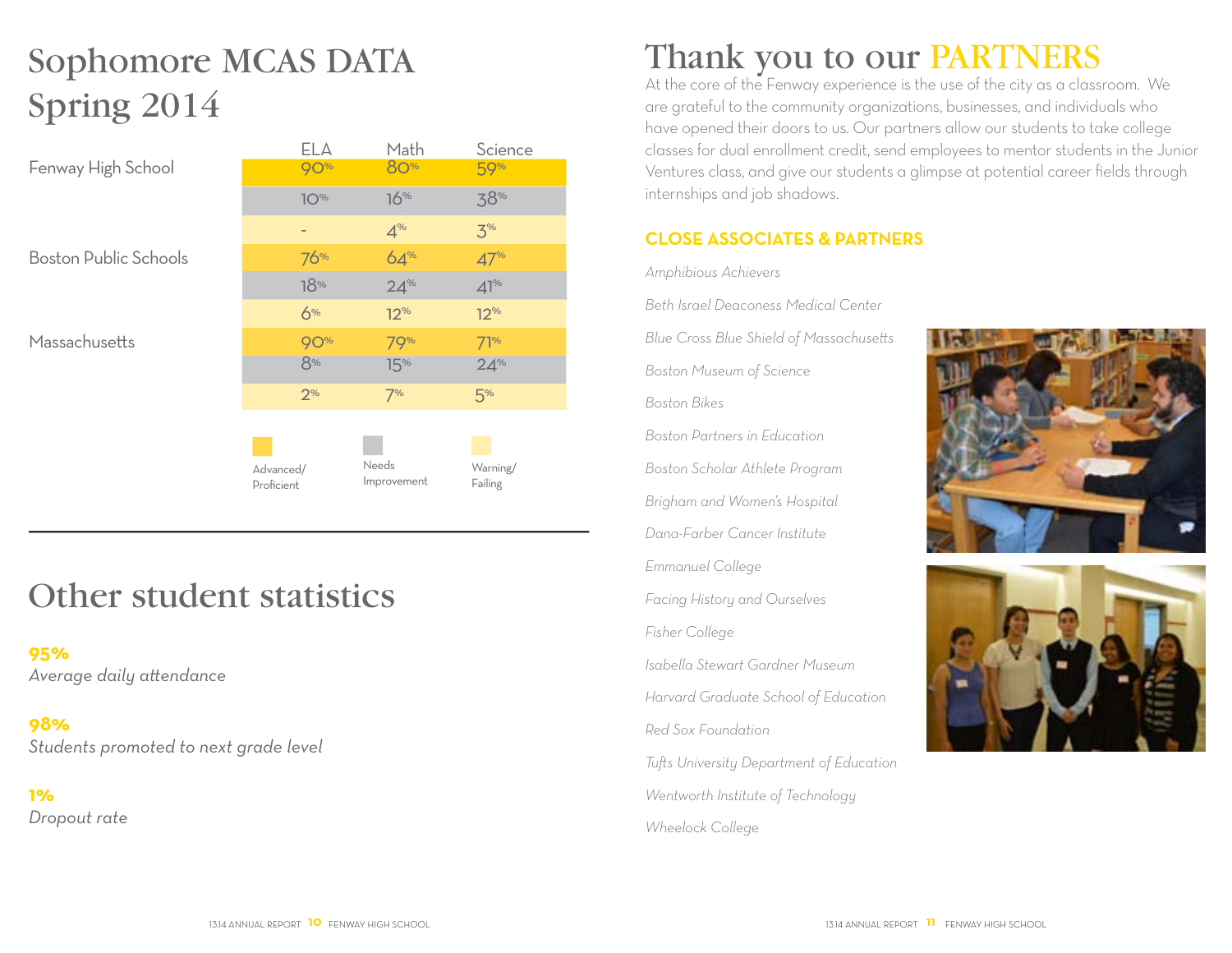### All Roads Lead Back to Fenway



When **Nadine Reed '95** was a child, she woke up excited to go to school every morning. "I looked forward to the wonderful activities my teachers had planned every day," she says. As she got older, however, her enthusiasm for learning diminished. The final straw was during her first week of seventh grade, when the principal at her new school assembled all the new students and told them, "Look to your left and to your right. One of you will not make it to senior year." In the following years, the combination of a difficult school environment and turmoil at home made Ms. Reed feel she would never succeed in her current situation, and after tenth grade she realized she

could not continue at her current school. She says, "My grades were very poor; my teachers unsupportive; my spirit broken." This all changed when a friend recommended that she attend Fenway High.

When Ms. Reed arrived at Bunker Hill Community College, where Fenway was housed at the time, she felt like she was worlds away from her previous school. She found a tight-knit school full of caring teachers and supportive classmates. Instead of being just one of hundreds of students, she became part of a community in which teachers wanted their students to succeed not just academically, but also socially and emotionally. "I don't think I would have graduated from high school without the love and support of the Fenway community," Ms. Reed says.

After Fenway, Ms. Reed spent four years in the United States Army before deciding to continue her academic career as a part-time student at UMass Boston. While at UMass, she worked part time at an after school program and began to discover her love of working with young people. She graduated from UMass with a bachelor's degree in biology and took on a temporary biology/chemistry teaching position at a local high school. That experience made her realize, she says, "I never wanted to do anything else."

After completing a Master's in Teaching at Simmons College, there was no doubt in Ms. Reed's mind that she wanted to return to the place that

had done so much for her. She says, "In my opinion, there is no greater success than being able to give back to the community that helped shaped me into the person I am today. To be able to educate students who have experienced many of the challenges that I faced truly defines success." She draws from her own personal experience when working with her students, saying, "I know that as a struggling teen, it may be hard to see that hope exists, but I see the potential in each and every one of my students, and I want them to know that with hard work and effort, they can achieve greatness. I want them to appreciate the jewel that is Fenway High."



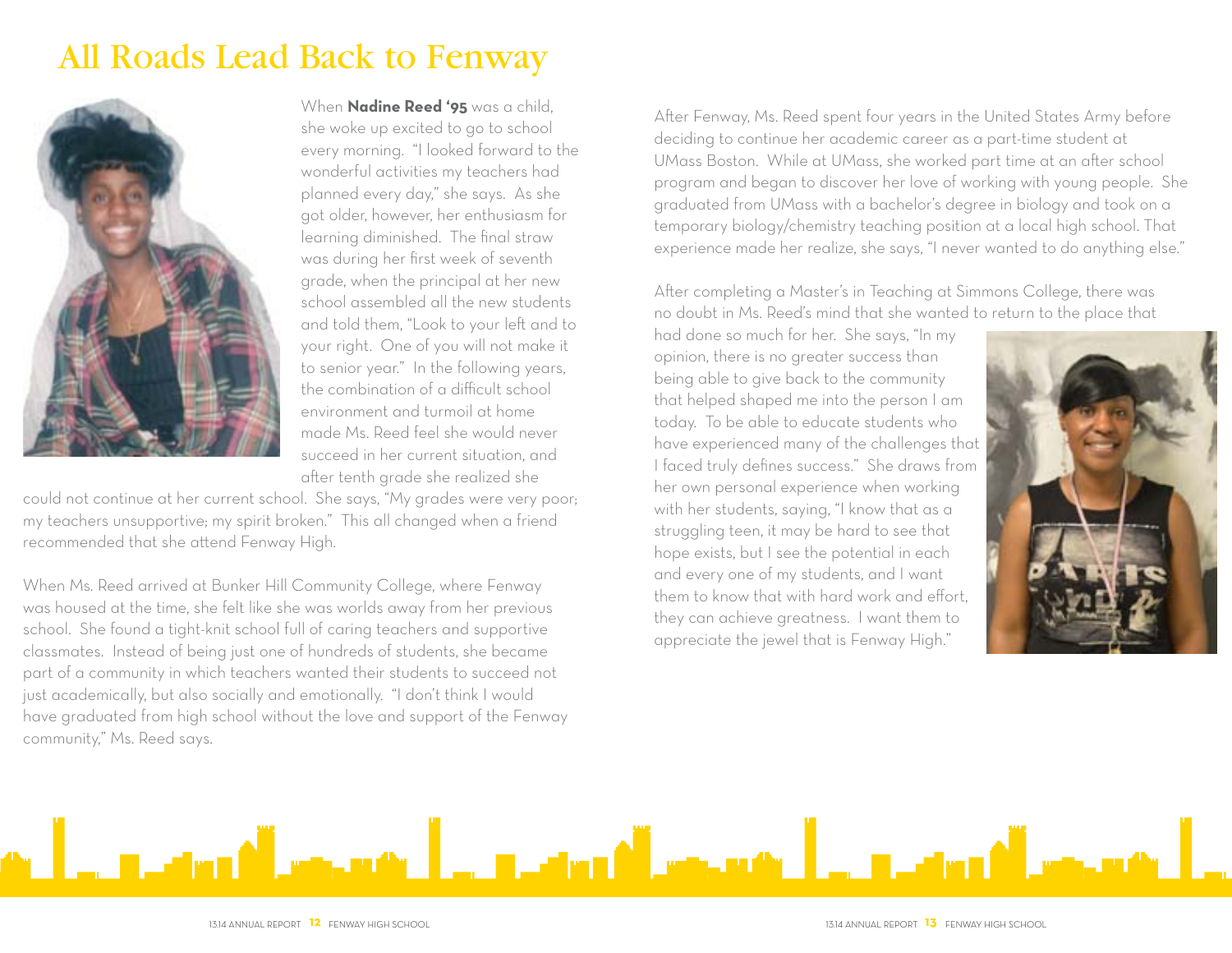## Leading Communities At Home and Abroad



**Mirko Chardin '99** never thought he would end up working in – let alone leading – a school. Before he arrived at Fenway as a disillusioned freshman, he had been expelled from three middle schools and had minimal interest in learning. In his first two years at Fenway, he remained a reluctant learner in spite of his teachers' best efforts to engage him. His junior year, though, he realized that Fenway was not like his previous schools. "People responded to me differently at Fenway," he says. "They made an effort to explain things to me and to help me." He began to feel more engaged with the school, joining student government and taking

on leadership roles. His senior year, he had the opportunity to travel to the Netherlands to work with gypsies, helping them to combine their traditional music with modern hip-hop – one of Mr. Chardin's passions to this day. That experience piqued his interest in exploring communities beyond the one he had grown to love here at Fenway.

From Fenway, Mr. Chardin and a close group of his classmates went on to Wheaton College. Mr. Chardin became deeply involved in Wheaton's campus life, and says, "I think my friends and I attributed our level of involvement to the Fenway experience, because we felt like we could make a difference." He and a group of friends founded The Treehouse, an on-campus house for men of color that required its residents to maintain a certain grade point average, attend study halls, and perform community service. He also traveled to South Africa and, upon his return, founded a nonprofit called the New Hope Youth Coalition (NHYC), which worked with a Boston Boys and Girls Club to teach children the history of South Africa and involve them in community service projects to send

books and other resources to libraries and schools in South Africa.

After graduation, Mr. Chardin and a friend who had also attended Fenway decided to take teaching jobs, thinking that eventually they would return to the nonprofit world and work with young people on an international scale. However, it was at his first job at the Lilla G. Frederick Middle School where Mr. Chardin realized his passion for working with students in his own community. He says, "The Frederick was in the neighborhood where I grew up, so it was really powerful for me to have a connection to the community where my students were growing up. It certainly made me feel empowered to try to figure out as much as possible how to recreate the same magic I had experienced when I was at Fenway."

Following a stint as a teacher in Randolph, Mr. Chardin accepted a role as the founding headmaster of the Putnam Avenue Upper School, a middle school in Cambridge. As a founding headmaster, Mr. Chardin relished the opportunity to build a community that espoused the same values as the ones he found at Fenway. He says, "Fenway taught me that a school works if students have the right environment, right relationships, and right expectations. As a young, urban, black male who was really into hip-hop and entered Fenway trying to keep up a 'tough guy' image, I think it says a lot that the school created an environment that made me feel welcome and safe and accepted, an environment where I could let down my guard and take chances without feeling judged."

When reflecting upon his Fenway experience, Mr. Chardin says the relationships he created with the teachers here were what enabled him to succeed. He still keeps in touch with Larry Myatt, Fenway's founder, as well as many of his teachers from his time at Fenway, and often seeks their guidance as professional mentors. Bearing that in mind, he encourages teachers at Putnam to cultivate similar relationships, saying, "Academics are important, but you can't just be a one-dimensional person. Building relationships with my teachers helped me understand that they were authentic, real people with diverse passions and interests. It made me more eager to learn from them."

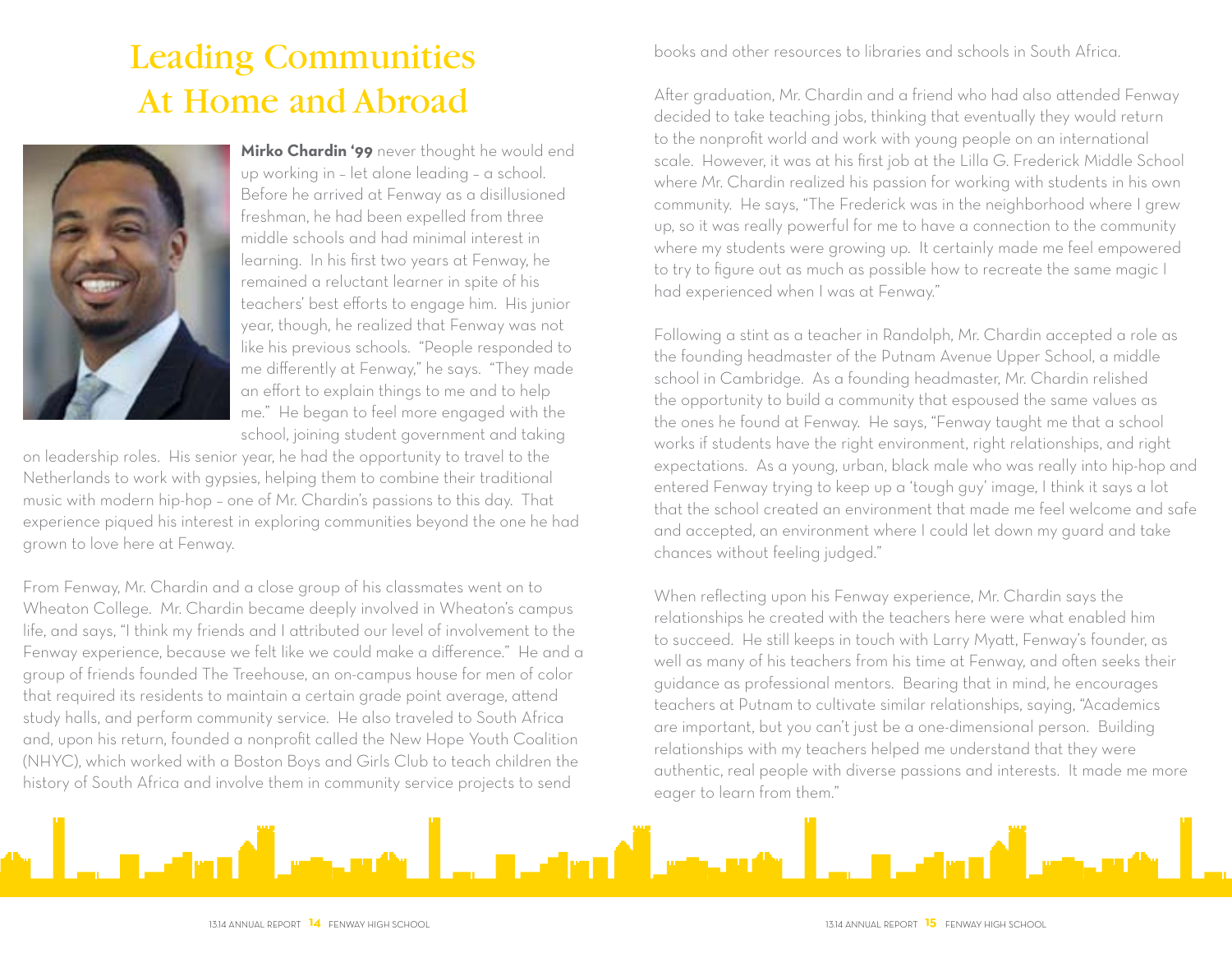## Fenway VENTURES

**Senior Fenway Ventures** culminates in a six week, 30 hour per week, unpaid internship that gives students real-world work experience, exposes them to career fields that they may want to pursue, and serves as a transition out of high school. Thank you to the following companies for hosting Fenway interns.

*Spaulding Cambridge Hospital Sweet Cheeks Q TechBoston – BPS & OIIT Tekilas Mexican Restaurant Warren-Presco! School Yale Appliance & Lighting YMCA – Greater Boston, Boston, East Alcatel-Lucent Angell Animal Medical Center Animal Rescue League of Boston Arrowstreet Architects Beth Israel Deaconess Medical Center Blackstone Innovation School Boston Center for Youth & Families - Roslindale Community Center Boston Children's Hospital Boston City TV - Boston Kids & Family TV Boston EMS Boston Green Academy Boston Housing Authority Boston Neighborhood Network TV Boston Public Health Commission BPS Athletic Department Bourgeois Clothes Boys & Girls Club of Dorchester & South Boston Brigham and Women's Hospital Brown Middle School Cambridge Police Department Camp Harbor View Castle Square Associated Early Care & Education Clarence Edwards Middle School CVS Regional Learning Center D'Fantasy Boutique Dana Farber Cancer Institute DBC Pri-Med*

*Friends of the Hernandez, Inc.*

*GB North America Habitat for Humanity, Greater Boston Hill Holliday Inquilinos Boricuas en Accion Li!le Wonders Child Care Center Corp Ma!ahunt Elementary K-5 Mission Hill K-8 School Museum of Science Nathan Hale School New England Aquarium Project Hip-Hop RDK Engineers Reggie Lewis Indoor Track & Athletic Center Respect for Life Book Store Sandman Auto Body & Repair South Boston Neighborhood House South End Community Health Center South End Technology Center @ Tent City Southern Jamaica Plain Health Center*

Fenway VENTURES

**Junior Ventures** at Fenway allows students the opportunity to participate in The PITCH. Juniors spend the spring term working in small groups to create hypothetical business plans before presenting them to volunteers from the Greater Boston business community. Thank you to all of our judges and coaches.

#### **PITCH JUDGES**

| Sabrina Antoine    | Annie Hurd        | Mike Stauff    |
|--------------------|-------------------|----------------|
| Lisa Badeau        | Jeremy Jo         | Betsy Van Dorn |
| <b>Ben Bungert</b> | Margaret McGovern | Ralph Verni    |
| Peter Coffin       | Nicholas Naraghi  |                |
| Dan Gregory        | Sam Rubenstein    |                |
| John Guthrie       | Kate Santoro      |                |

Special thanks to Mary Alice Callahan for coaching our students, Wentworth Institute of Technology for hosting The Pitch, and Blue Cross Blue Shield of Massachusetts for their support.

### **FENWAY VENTURES FUND SUPPORTERS**

*Rosanne O'Brien & Richard Belin Blue Cross Blue Shield of Massachuse!s Horizon Beverage Company The Eastern Charitable Foundation Rosalind Gorin & Ma!hew Budd Kathleen & Ralph Verni*





*Boston*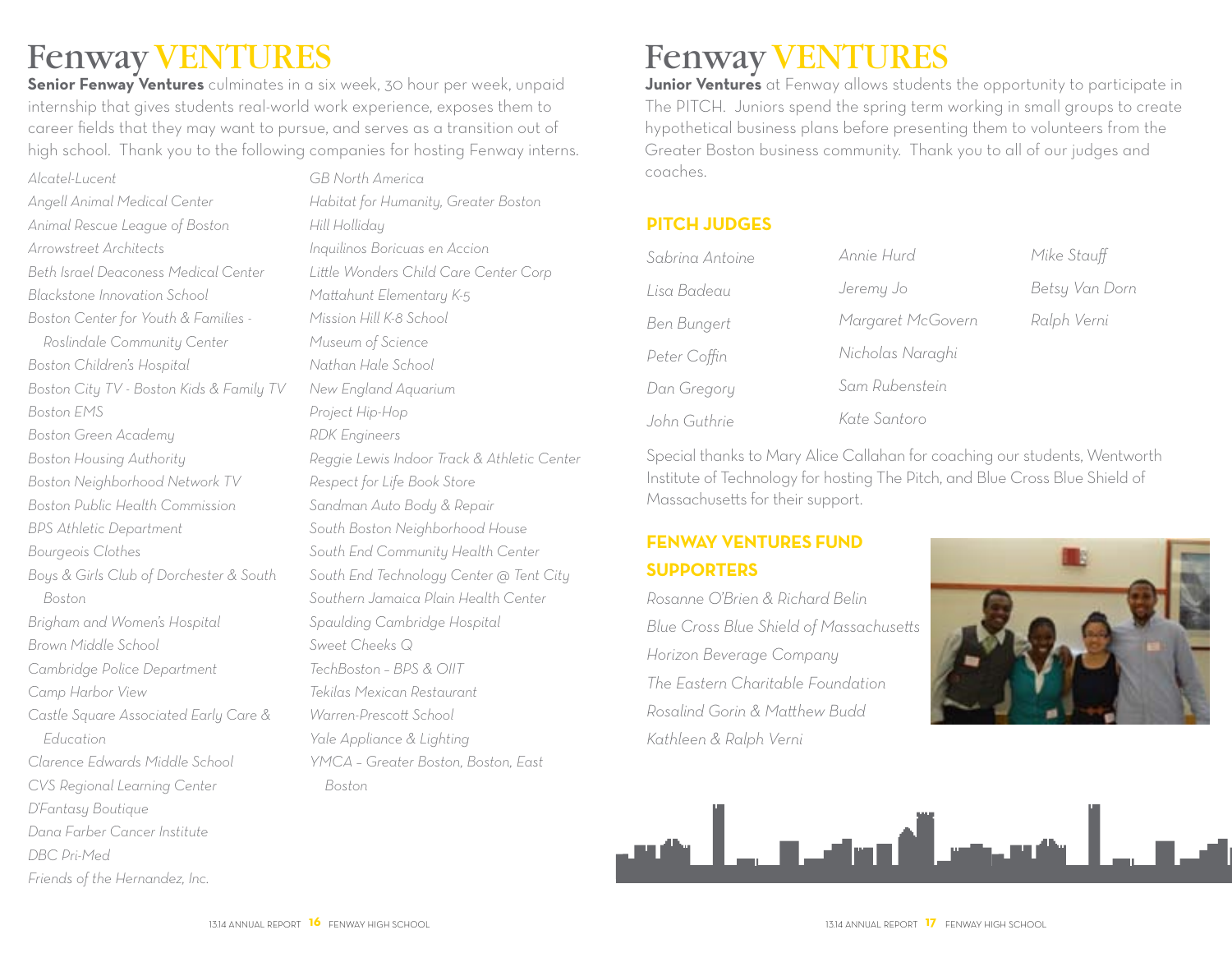## SPECIAL SUPPORT

Some individuals, corporations and organizations have made generous donations to programs including **technology, college access, the arts,** and **experiential learning.** Our students greatly appreciate the opportunities afforded to them by these programs.

### **SUPPORTERS**

*Basic Needs Assistance Fund Andrea Burrow Paul & Virginia Cabot Charitable Trust Eastern Bank Charitable Foundation The Eastern Charitable Foundation EdVestors*

*Lora & Chuck Farkas*

# Sophomore Arts **Electives**

**BPS** Arts We are grateful to the **EXPANSION BPS Arts Expansion INITIATIVE Initiative at Edvestors** for providing funding

for these important opportunities for Fenway's sophomore students to explore a variety of arts. We would also like to recognize our arts partners:

*Fava with God Christian Worship Center Peggy S. Kemp Liberty Mutual Foundation Llewellyn Foundation Mabel Louise Riley Foundation Anthony Rhodes, '87*

*African Drumming - Harrison Tei Latin Dance - Hyde Square Task Force Media Arts - Press Pass TV Songwriting - Jesse Winfrey Theater - Company One Visual Arts - Jacob Leidolf and the Isabella Stewart Gardner Museum*

## **SCHOLARSHIPS and ENDOWMEI**

**The John C. Esty College Advisory Fund** supports Fenway's College Advising Office, giving students access to college counselors who can assist them in navigating the tricky world of college admissions and financial aid. **The Rudman Ham and Vito Perrone Trustee Scholarship Fund** and the **Last Minute Scholarship Fund** offer Fenway seniors much-needed financial support as they head to college. The following people made generous donations to these special funds this past year.

*Tom Bodine Christopher J. Bu!imer Rebekah Ham & Russell Carey Adriana Costache Michaela Danek Eve L. Ewing Judith & Allen Freedman Riana Good HYM Alain & Patricia Jehlen*

*Joyce Kazanjian Laura Kern Raquel Leder & Benjamin Esty Benede!e Manning Darshan and Swati Mehta Mary & William Park Juliana Thompson Pastick Ronald A. Pearlman Frances Perkins*

*Christie Reed Eileen Shakespear Magdalena Steciuk Lynn A. Stout Taggart-Turner Giving Trust Jessica Tang Adriana Ticu Henry & Janet Vaillant Kathleen & Ralph Verni Emily Walton*

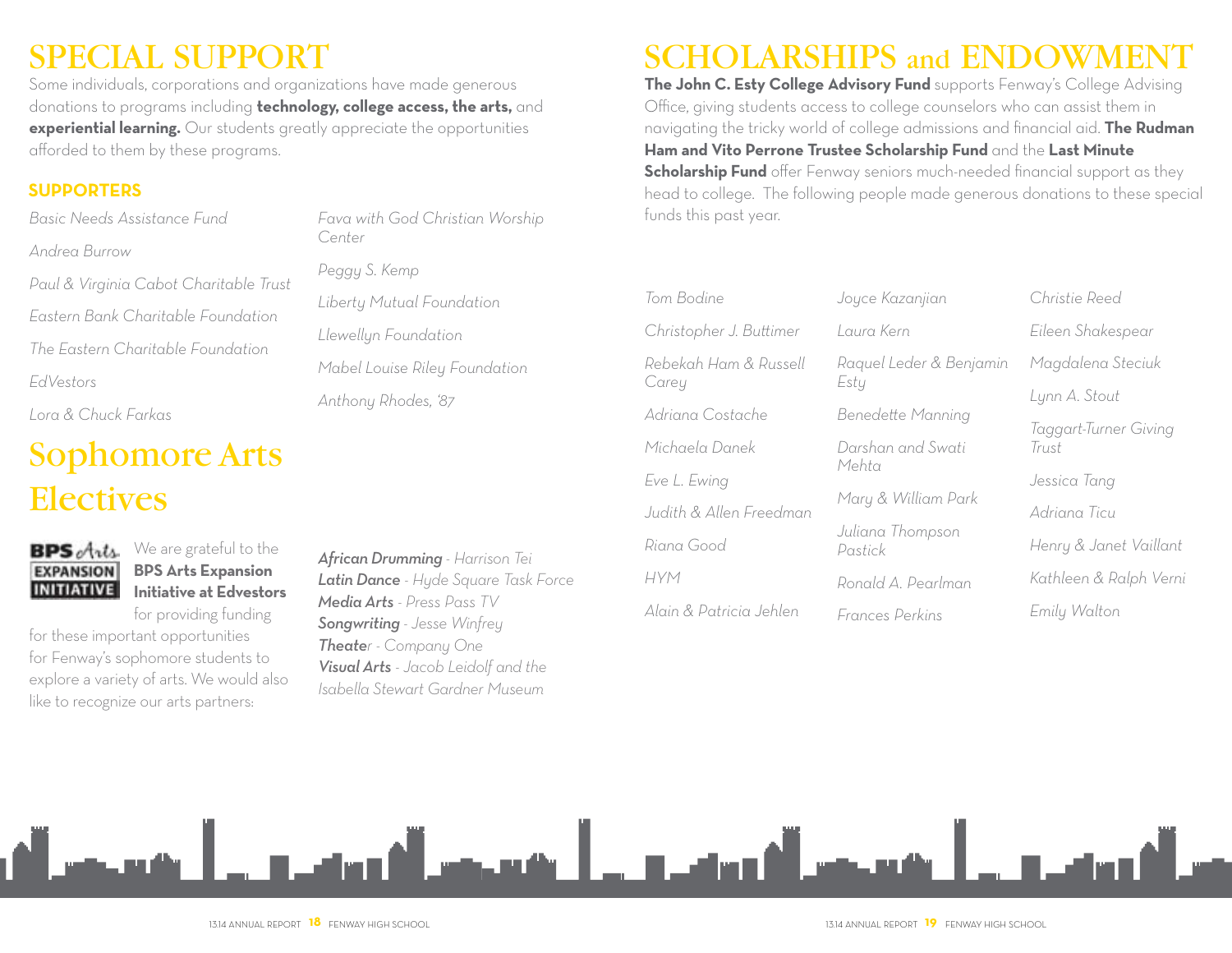# PROJECT WEEK HOSTS

Every year, students and faculty divide into small groups and spend a week exploring topics of interest including hiking, marine biology, community service, and filmmaking. Thank you to our hosts and collaborators for making this week of experiential learning possible.

*Automotive Solutions Bayside Expo Center* Becoming Cuba, *Calderwood Pavilion Ben Morrow Benjamin Franklin Institute of Technology Benson Henry Institute Boston Celtics Community Relations The Boston Harbor Association Boston University* Columbinus *Boston University Fine Arts Department Boston University Graduate School Boston University School of Education Bowie State University Comfort Inn & Suites Cambridge Insight Meditation Center Chad Johnson/Simpli Bar & Bites Cheney University City of Boston - Boston Bikes Collaborative Theater Ensemble Workshop Community Cycling Community Rowing Corbu Spa & Salon CrossFit Fenway Eastern Standard Empire Beauty School Faulkner Hospital Fenway Park Tour Franklin Park Golf Clubhouse from.us Future Chefs Habitat for Humanity Haley House Hip Hop with B/Boy Howard University*

*Hutchins Center for African-American Research Immanuel Jones Island Creek Oyster Farm Kroc Center Kuumba Singers Lesley University Mapale Mary Baker Eddy Library Mapparium Meta Movements MIT Sloan Black Business Student Association MIT Sloan Hispanic Business Club Mount Auburn Club Museum of Fine Arts Museum of Science Computer Clubhouse NASO at Northeastern University New England Aquarium Northeastern University Sport In Society Organization Quietman Gym Reggie Lewis Center Rosie's Place Rue La La School of Fashion Design Sephora, Prudential Center Sher-A-Punjab Restaurant Swann Lodge The Food Project The Garment District Towson University Tyric Stage Company*

# VOLUNTEER SUPPORT

We are grateful for our dedicated volunteers, all of whom devote their time and energy to helping our students succeed. Volunteers bring their enthusiasm and knowledge to Fenway, helping our students with their college essays and providing subject-specific academic tutoring and mentoring after school.

#### **College Coaches**

*Kristen Balderston Elizabeth Bartle Martha Bedell Sallie Dodge Michael Donovan Lora Farkas Lynne Gaynor Jamie Gossels Barbara Guilfoile, Program Coordinator William Haas*

*Anna Rehnquist Susan Reynolds Martha Wagner*

#### **Academic Mentors**

*Bianca Annoscia Kristen Balderston Jen Bao Martha Bedell Audrey Birke! Lauren Blewe! Valerie Cherbero Dean Conway Devin Corrigan Megan Coty Jackie Der An Dinh Sallie Dodge Mike Donovan Rachel Dua Melody Eaton Tessa Evoy*

*Zack Farkas Carson Fisher John Fitzpatrick Micayla Freehan Weilong (Louis) Gao Jordan Gunnelson Julia Holloway Aaron Kahlam Ma!hew Kerr Paula Kremer Anne Maasland Nicola McCafferty Jason Mejia James Miller Bridghid O'Donoghue Taka Okubo Marissa Palio!i Will Parr Jane Parris Miranda Quast Aishwarya Ramani Megan Schuler Amira Silver-Swartz Gitanjali Stevens Karl Vasiloff Martha Wagner Rachael Weiner Peter Wilson Emily Wingertzahn Hang (Lucas) Xu*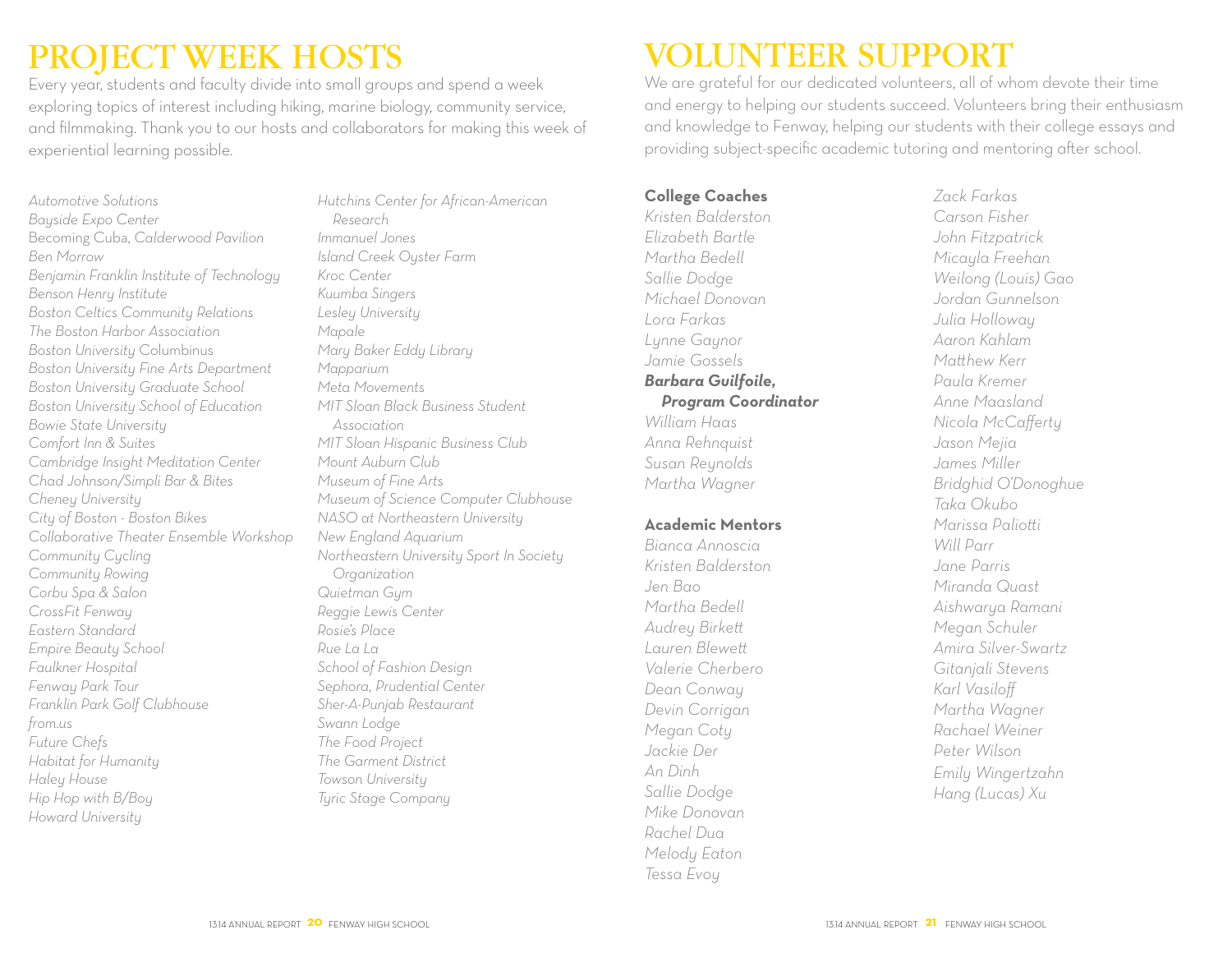## FENWAY ANNUAL FUND

The following individuals have given generously in support of Fenway High School's Annual Fund.

### **Panther's Circle (up to \$999)**

*Anonymous Shirley & William Andrews Sabrina Antoine Lynn & Stephen Baum Claritza Beato & Robert Laskowski Martha Bedell & David Dryer Jean & Gordon Bell Patricia Foley & Bruce Berman, Jr. Mary & Paul O. Boghossian Ivonne Borrero, P' 08, '15 Carol Hedstrom & Blair Brown Pierce B. Brown Gary Buseck C.E. Floyd Company Eloisa and Jose Centeio, P'15 The Charlo!e Foundation Emmie Chatzimanka Frances & Clarence Cooper Kim Crawford Sue & Tom Curtin Margaret Curtis Lawrence E. Darden, II, P'15 Linda & Harvey Davidson Eileen de los Reyes Alice DeLana Laurie & Joseph DePinho, P'05 Sally Dias Tory Dietel Hopps Sallie & Nathaniel Dodge Eleanor Duckworth Amy Selinger & Mark Elefante Priscilla Ellis & Robert Crabtree, P'10 Gregory J. Englund, Esq. Vanda & Paul Esty Norma & Aaron Fink Ruth Ellen Fitch Anthony M. Fitzgerald Jenifer Gausman Ileen Gladstone, P'12 Ruth Goodman*

*Bonnie Gordon,* in honor of Peggy Kemp and Dottie Engler *Ann & Keith Hammi!e Anita Handy Jesse Handy, '09 Lila Handy Laurlene Hardy, P'08 Gay & Richard Harter Guadalupe Hernandez-Melos, P'13 Rosalind & Richard Hinman William Holinger Caroline Holland Janice & Ralph James Peggy S. Kemp Judy & Jonathan Keyes Dagmar Koesling Tony LaCasse, P'16 Virginia Loeb & Jim Sperling Loomis, Sayles & Company Ellen Sarkisian & John Maher Robert Marston Lucy Metcalf Margot & Ray Miller Ellen Moot Mary Jo & Richard Murnane Leslie & Larry Mya! Vera Nordal Richard Paschal, P'14 The Pfizer Foundation Ruth & Thomas Piper Odallys Pomales, P '16 The Porter Family Stop & Shop A+ Rewards Ruselle Robinson Clayton Rosa, '04 Peggy Rosenberry Kathryn & Terry Rothermel Julie & Ron Ryan Lena Sco!, P'14 Rosemary Sedgwick*

*Amanda & Sco! Seider Nancy F. Sizer Bonnie Slayter, P'13 Perry C. Smith Sarah N. Smith Larry Spang William Speers The Spencer Foundation Target Corporation Tri-Star Equities, Inc. Tutein Family Anngene!e & William Tyler Uno Chicago Grill Luis E. Vasco, P'15 Be!y Vorenberg Sarah & Willoughby Walling Barbara & Fred Walton Nancy & Andrew Warren, P'02 Susan Werbe & John Bates Frank J. Wezniak Katherine & Sco! Wildman Susanne Rheault & Gill Williams Elizabeth Wilson Frances Zehmer,* in honor of Betsy Van Dorn

### **Fenway Fans' Circle (\$1,000-\$4,999)**

*Ann Beach & Peter McManus Susanne Beck & Billy Parker Andy Coville & John Brodeur Eastern Charitable Foundation Do!ie & Robert Engler Raquel Leder & Benjamin Esty Henry Ford III Nelson Gifford Rosalind Gorin & Ma!hew Budd Jeffrey Gray, P'01 Jane & John Guthrie Julie & Bayard Henry Keogh Family Fund at the Boston Foundation Judith King Anne Levine Kenneth R. Manning Donna Martinez, P '17 Novack Family Foundation*

*Patricia Nolan & David Rabkin Anna & James Rehnquist Lee & Russell Robb Robert Ross & John Argos Rosemary Sedgwick Kathleen & Ralph Verni Barbara & John Vogelstein Wallace Minot Leonard Foundation*

### **Educators' Circle (\$5,000-\$9,999)**

*Anonymous Barbara & George Beal The Boston Red Sox Foundation Mary Alice & Jack Callahan The Charlo!e Foundation Lora & Chuck Farkas Ellen Abbo! Gilman Trust Robert G. Segal and Janice L. Sherman Family Foundation Betsy & Walter Van Dorn Yale Charitable Foundation*

### **Advisory Circle (\$10,000+)**

*Rosanne O'Brien & Richard Belin Dana-Farber Cancer Institute Nancy and Maurice Lazarus Fund Sue Rothenberg Susan Bonsall, for the Walter S. Rosenberry, III Charitable Trust Clinton H. and Wilma T. Sha!uck Charitable Trust*

### Development Committee

*Dick Belin, Chair Barbara Beal Martha Bedell Mary Alice Callahan Do!ie Engler John C. Esty Jr. Lora Farkas Anita Handy Anna Rehnquist Betsy Van Dorn Ralph Verni Martha Wagner*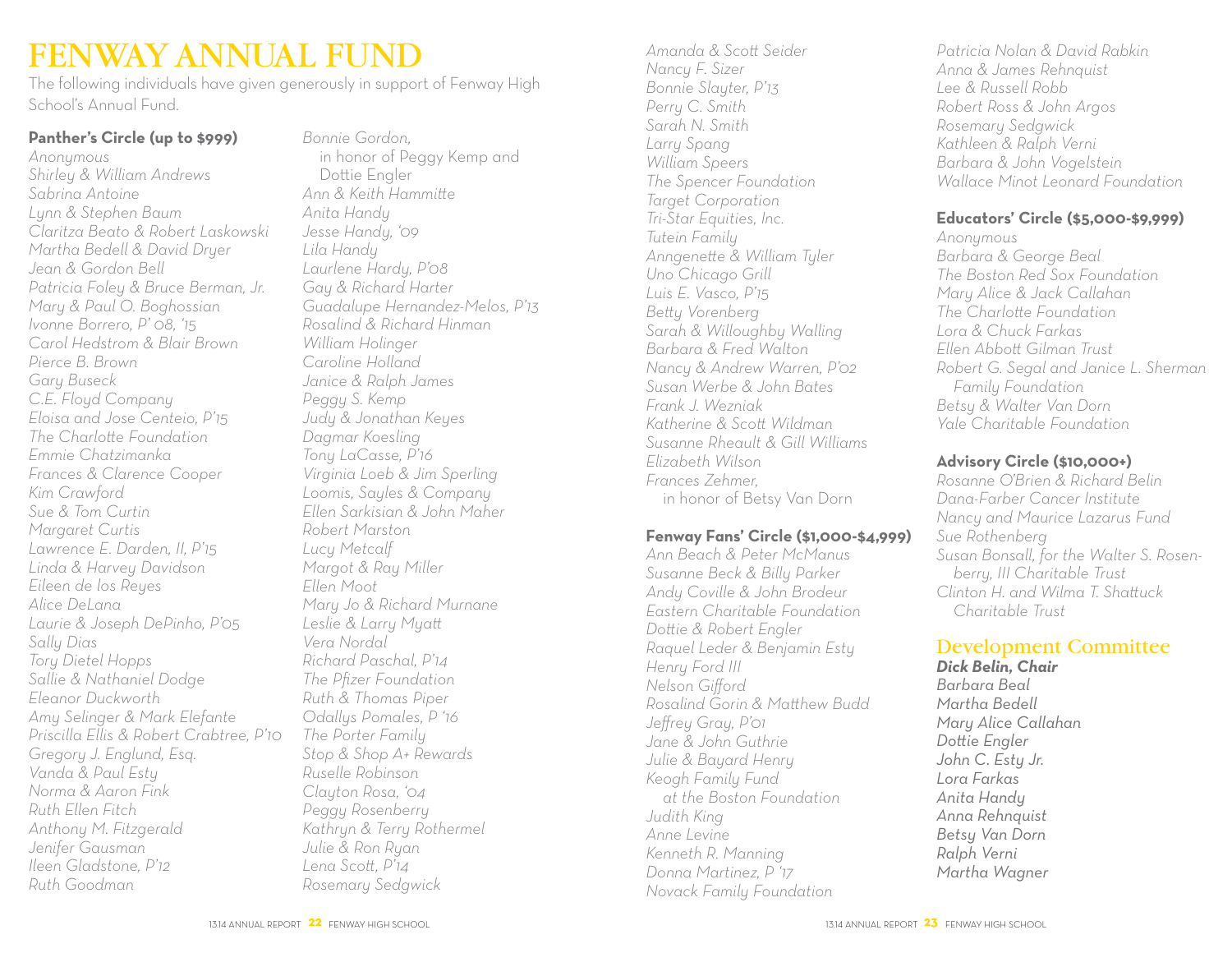



### Board of Trustees 2013-2014

#### CO-CHAIRS

Robert Ross, Ph.D. *Founder/Principal, RRoss Coaching, Counseling, and Consulting Services*

Dottie Engler *Director of Special Projects, Boston Plan for* 

*Excellence* **COMMUNITY MEMBERS** 

Gary Bailey *Professor of Practice, Simmons College School of Social Work*

Barbara Beal *Marketing and Sales, Sara Campbell Ltd.*

Richard Belin *Principal, Belin Biographies*

Emmie Chatzimanika *Product Development Manager, Blue Cross Blue Shield of MA*

Linda Davidson, Esq. *Davidson Law Practice*

Sally Dias *Educational Consultant*

Mark Elefante *Partner, Hemenway & Barnes LLP*

Lora Farkas *Director of A"er School Tutoring, Fenway High School*

Anita Handy *Early Education Specialist*

Anne Levine *Vice President of External Affairs, Dana-Farber Cancer Institute*

Kenneth Manning *Thomas Meloy Professor of Rhetoric, Massachuse!s Institute of Technology*

#### David Rabkin

*Director, Current Science and Technology, Museum of Science*

#### Betsy Van Dorn

*Founding Editor, Family Education Network; Docent, Discovering Justice: The James D. St. Clair Court Education Project; National Board Member, Compassion and Choices*

#### Ralph Verni

*CEO, State Street Research & Management; Chairman, Eaton Vance Mutual Funds*

Sarah Welsh

*Vice President for Government and Community Relations, Emmanuel College*

*----------------------------------------------------------*

MIT SLOAN BOARD FELLOWS Chris Cullen Reginald Farina Julia Gitis

PARENT MEMBERS Pamela Campbell Sheila Cooper Jose Matias Maricela Matos Charlene Ross

STUDENT MEMBERS Jason Mejia Minh-Hieu Tran

FACULTY/STAFF MEMBERS Adriana Costache *Science and Special Education Teacher*

Dagmar Koesling *Math Teacher and House Coordinator*

Jessie Lortie *Humanities Teacher*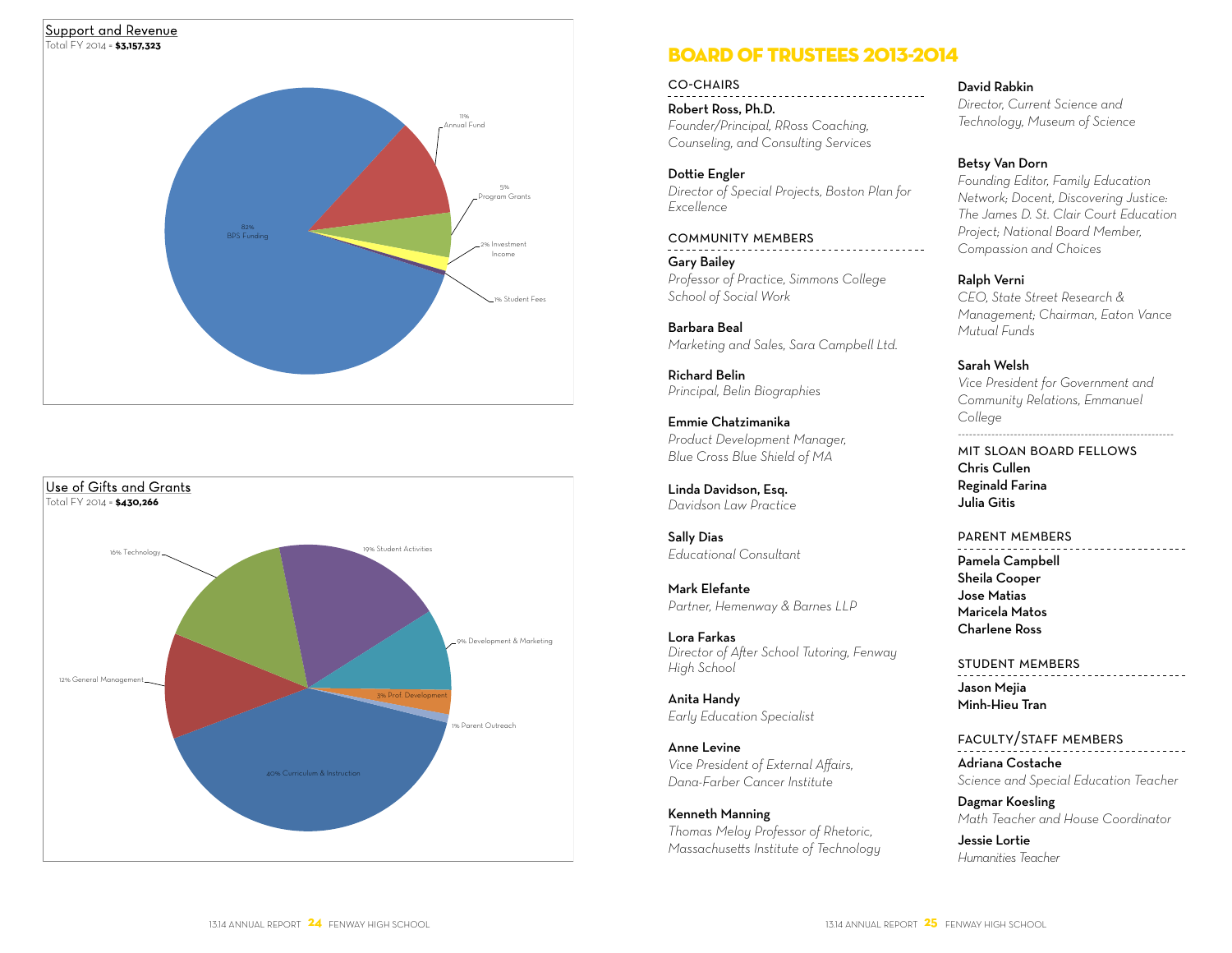#### Eva Zaret

*Americorps VISTA*

#### **SECRETARY**

Rawchayl Sahadeo

*Humanities Teacher*

#### EX-OFFICIO MEMBERS

Peggy Kemp *Head of School* Kevin Brill *Associate Head of School* Carol Lazarus

*Director of Development & School Partnerships*

Your contribution to Fenway's Annual Fund sustains the learning experiences and accomplishments of our students. Every Fenway graduate leaves high school more thoughtful, competent, and prepared for college and the workplace.

### to make a gift:

Send a check, payable to Fenway High School, to: Fenway High School 174 Ipswich Street Boston MA 02215, Attention: Development Office

Or make a credit card donation online at www.fenwayhs.org/donate.

**Thank you for your support! Thanks to everyone who helped us celebrate our 30th year!**